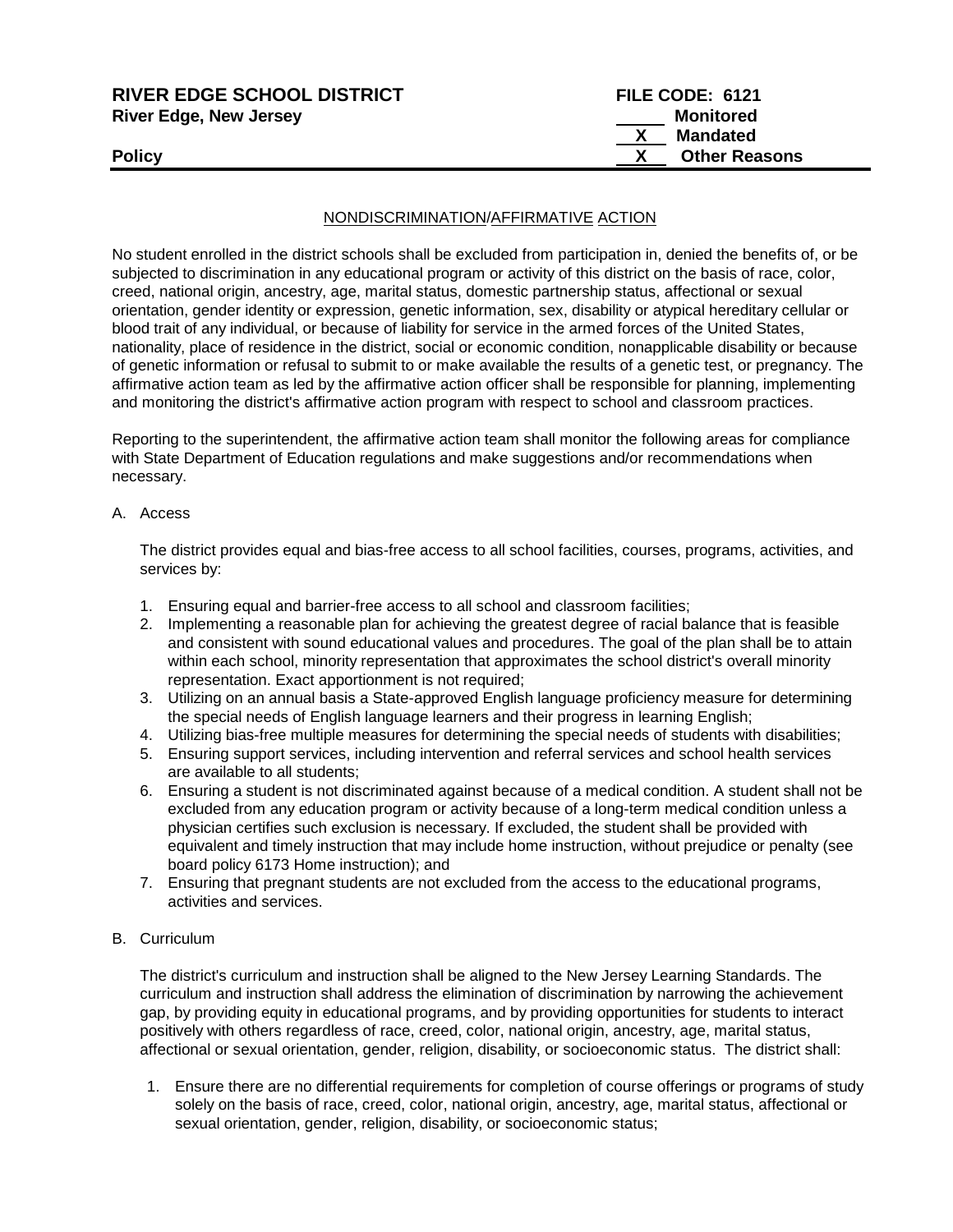## File Code: 6121

## NONDISCRIMINATION/AFFIRMATIVE ACTION (continued)

- 2. Ensure courses shall not be offered separately on the basis of race, creed, color, national origin, ancestry, age, marital status, affectional or sexual orientation, gender, religion, disability, or socioeconomic status. Portions of classes that deal exclusively with human sexuality may be conducted in separate developmentally appropriate sessions for male and female students, provided the course content for such separately conducted sessions is the same;
- 3. Reduce or prevent the underrepresentation of minority, female, and male students in all classes and programs, including gifted and talented, accelerated, and advanced classes;
- 4. Ensure schools demonstrate the inclusion of a multicultural curriculum in its instructional content, materials, and methods, and ensuring students understand the basic tenets of multiculturalism;
- 5. Ensure African-American history, as well as the history of other cultures, is infused into the curriculum and taught as part of U.S. history;
- 6. Ensure instruction on the Holocaust and other acts of genocide is included in the curriculum of all elementary and secondary schools, as developmentally appropriate.

#### C. Counseling Services

Students shall have access to adequate and appropriate counseling services:

- 1. When informing students about possible careers or professional or vocational opportunities options presented shall not be restricted or limited on the basis race, creed, color, national origin, ancestry, age, marital status, affectional or sexual orientation, gender, gender identity or expression, religion, disability, or socioeconomic status;
- 2. Tests or guidance or counseling materials that are biased or stereotyped shall not be used.
- D. Physical Education, Athletic Programs, Extracurricular Activities

The district's physical education and athletic programs shall be equitable and co-educational and shall not discriminate on the basis of protected class status including separate restroom, locker room, and shower facilities on the basis of gender, but such facilities provided for students of each gender shall be provided and shall be comparable.

E. Staff training

The affirmative action officer shall suggest a program of inservice training for school personnel designed to identify and solve problems of bias in all aspects of the school program. An equity inservice program shall be held on a continuing basis for all staff and for parents and community members as needed to facilitate participation and support.

#### Appeals

Grievances related to equity in school and classroom shall be submitted to the affirmative action officer. Any individual may petition the Commissioner in writing to resolve a dispute arising related to equity in school and classroom.

| Adopted:             | March 21, 1990                                                      |
|----------------------|---------------------------------------------------------------------|
| Revised:             | April 10, 1996, January 7, 2004, December 20, 2006, March 23, 2011, |
|                      | September 21, 2016                                                  |
| NJSBA Review/Update: | September 2017                                                      |
| Readopted:           | September 12, 2018                                                  |

Key Words

Affirmative Action, Nondiscrimination, Curriculum, Instructional Materials, Textbooks

**Legal References:** N.J.S.A. 10:5-1 et seq. Law Against Discrimination